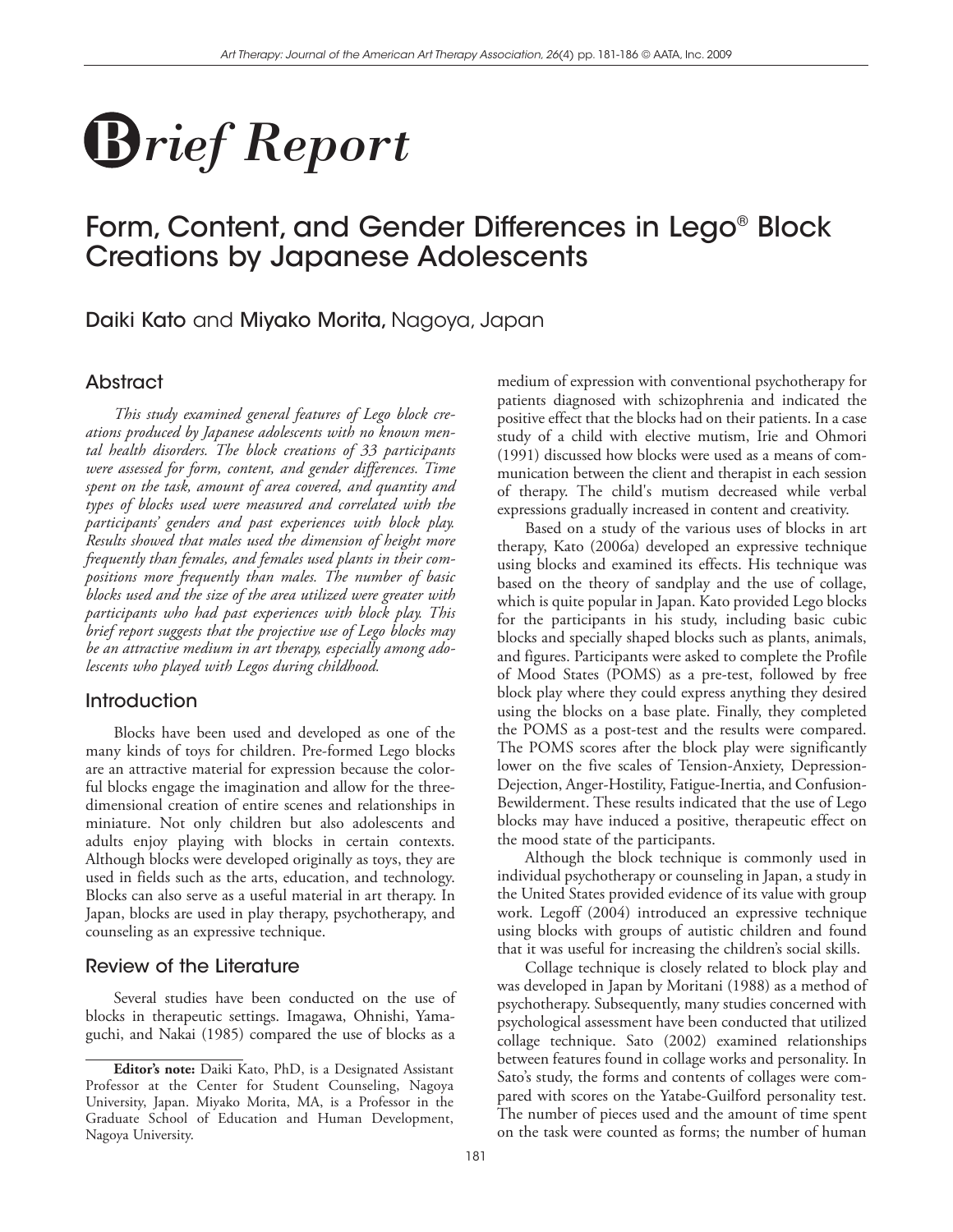beings, animals, plants, buildings, vehicles, and objects (including furniture, tools, and so on) that appeared in the collage were counted as contents. Sato found significant relationships between features of collage works and personality traits.

Kato (2005) replicated Sato's (2002) study to examine collage features as indicators of a child's adaptability or orientation to school. Kato counted the number of pieces and total area of expression as the formal features of a collage, and counted the number of human beings, animals, plants, buildings, vehicles, and so on as an expression of content. He found that some features of collage works reflected adaptability to school. Because Kato's block technique was based on collage, which is a useful projective tool in art therapy, the similarities between these two techniques are worth considering.

In a second study, Kato (2006b) examined the effects of the block technique with respect to gender and participants' past experiences with block works, and found that the effects were linked to both gender and past experience. There were significant interactions between gender and past experience with blocks as measured on the POMS scales of Vigor-Activity and Tension-Anxiety. Among female participants, scores on the Vigor-Activity scale were significantly higher for those who had played with blocks during childhood. Kato concluded that gender and past experience were important factors to consider in the therapeutic effects of the block technique.

The focus of the present study was on the forms and contents found in block creations produced by Japanese adolescents with no known mental health disorders. "Form" is defined as the quantifiable formal features of block works, such as the number of blocks used in a composition, the amount of area used for expression, and the height that is created from stacking the blocks. "Content" is defined as the particular objects used to express ideas, such as animals, plants, vehicles, and buildings. These two features of expression are very important in the study of projective techniques such as collage (Sato, 2002; Kato, 2005). Therefore, we hypothesized that examining these same features in block work would be useful in understanding their projective qualities of expression. In addition, we compared the compositions of male and female participants and took into account their past experiences with block play. We hypothesized that some forms and contents would be influenced by participants' gender or past experience with block play.

# Method

## **Participants**

A total of 33 Japanese volunteers participated in the study. Among the participants, 22 were undergraduate students, graduate students, and office workers (9 males and 13 females; mean age = 24.4 years). Although considered young adults in the United States, in Japan most of the participants would be identified with late adolescence. Eleven participants were undergraduate students (3 males and 8

females; all 18 or 19 years old) enrolled in a clinical psychology class. None of the participants had any known mental health disorders.

#### **Materials**

We provided Lego blocks to use for expression in this study. Among the basic blocks provided were standard brick-shaped blocks in the colors of red, blue, green, yellow, white, black, and brown. We also offered a variety of specially shaped blocks such as animals, plants, wheels, windows, doors and other common objects. Lego sets usually contain human figures and for the study a number of male and female figures were provided. The figures had identifying details such as uniforms and clothes that corresponded with a variety of jobs, such as office workers, carpenters, and police officers. Belongings (e.g., tools and bags) for the figures also were provided. Finally, participants were given green plastic base plates (25 cm x 25 cm) on which to assemble their block creations.

#### Procedure

After obtaining consent, the participants were given the directive to "express anything you desire on the plate by using these blocks and figures." In order to obtain a large enough sample, we collected data from two groups and analyzed the combined results from both groups. A total of 22 participants created block compositions individually in separate rooms, each selecting from about 350 blocks and 15 figures. Eleven participants experienced the block technique as part of a clinical psychology class and were each able to select from about 1,700 blocks and 60 figures. They created with the blocks individually in the classroom and the time offered for expression was not limited. After completing their block creations, all participants were asked to describe their impressions of the block technique and their experiences with block play in the past. For the participants who played individually in separate rooms, the mean time for expression was about 22 minutes; in the psychology class all participants finished their expressions in about 30 minutes. Because participants were given an unlimited time to complete their creations, the mean time of 30 minutes indicates the medium's suitability for use in individual art therapy or counseling.

## Results

The formal features of the block creations (the number of basic blocks, specific blocks, figures, height, and area of expression) were examined. The mean number of basic blocks used was 47.3 (*SD* = 27.9), the mean number of specialized blocks (other than human figures) selected was 21.8 (*SD* = 13.0), the mean number of human figures used was 4.1 (*SD* = 2.9), and the mean height of the creations was 7.5 cm (*SD* = 1.9). The total area used for expression was measured using a computer. Each block creation was photographed from above using a digital camera. These pictures were then uploaded into a computer and the area of expression was measured using Photoshop. The mean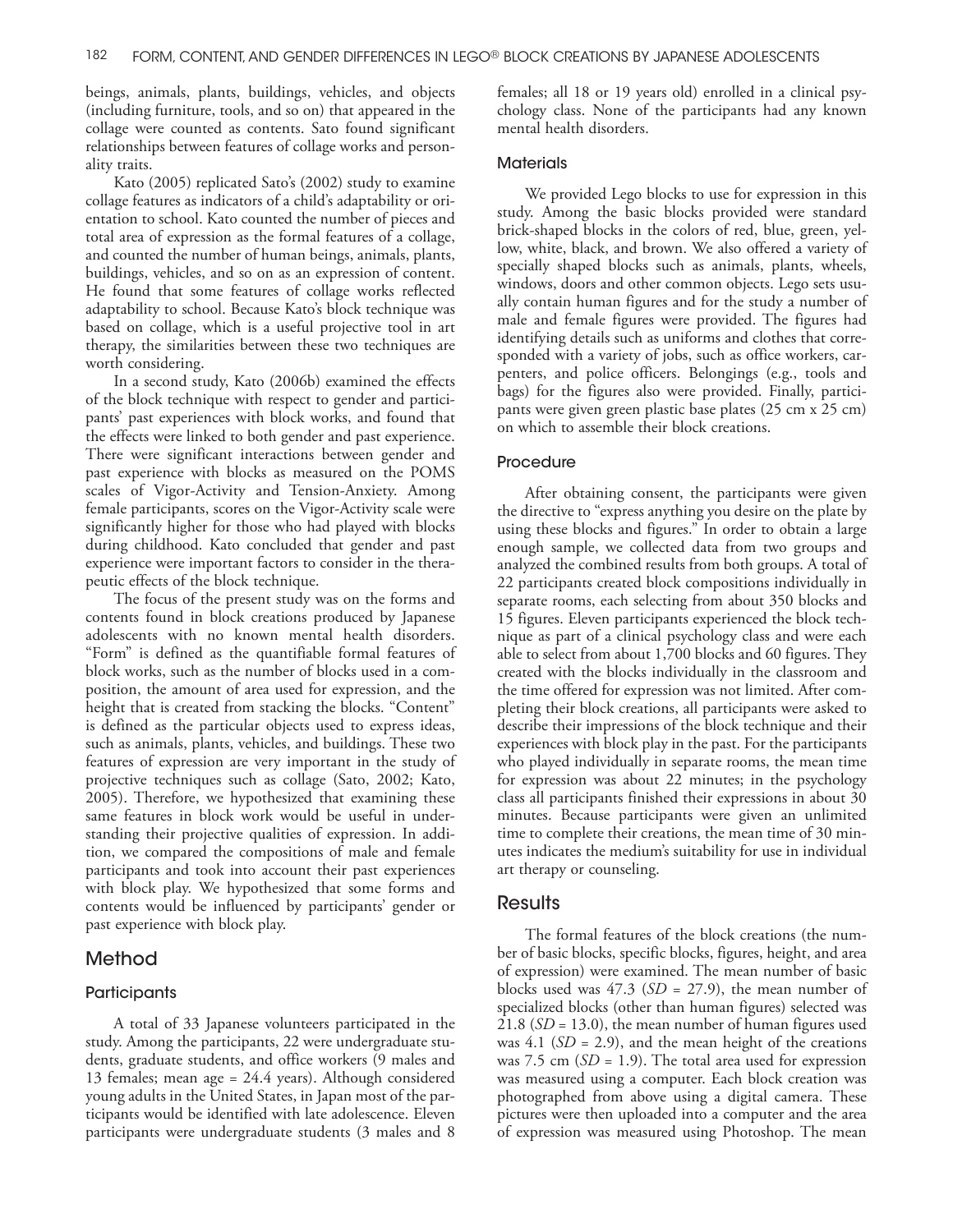Table 1 Correlation Among Forms of Block Works

|                     | <b>Basic Blocks</b> | <b>Specific Blocks</b> | <b>Figures</b> | Height | Area of Expression |  |
|---------------------|---------------------|------------------------|----------------|--------|--------------------|--|
| <b>Basic blocks</b> | 1.00                |                        |                |        |                    |  |
| Specific blocks     | $-0.17$             | 1.00                   |                |        |                    |  |
| <b>Figures</b>      | $-0.09$             | $0.50**$               | 1.00           |        |                    |  |
| Height              | $-0.09$             | 0.28                   | 0.18           | 1.00   |                    |  |
| Area of expression  | $0.53***$           | 0.25                   | 0.17           | 0.17   | 1.00               |  |
|                     |                     |                        | ** $p < .01$   |        |                    |  |

Table 2 Forms of Block Works

|                       |                 |                                  | <b>Basic Blocks</b> Specific Blocks | <b>Figures</b> | Height | Area   |  |
|-----------------------|-----------------|----------------------------------|-------------------------------------|----------------|--------|--------|--|
| Male                  | Mean            | 41.0                             | 20.3                                | 4.4            | 8.3    | 26.4   |  |
|                       | SD <sub>-</sub> | 33.6                             | 11.8                                | 3.3            | 2.3    | 8.8    |  |
| Female                | Mean            | 51.0                             | 22.7                                | 3.9            | 7.0    | 27.6   |  |
|                       | SD <sub>-</sub> | 24.2                             | 13.8                                | 2.7            | 1.6    | 9.2    |  |
| Level of significance |                 | n.s.                             | n.s.                                | n.s.           |        | n.s.   |  |
| Experience            | Mean            | 54.0                             | 22.2                                | 4.0            | 2.0    | 29.2   |  |
|                       | SD <sub>-</sub> | 27.1                             | 14.4                                | 2.6            | 7.1    | 8.2    |  |
| No experience         | Mean            | 26.6                             | 20.6                                | 4.3            | 1.8    | 20.8   |  |
|                       | SD              | 20.1                             | 7.5                                 | 3.8            | n.s.   | 8.9    |  |
| Level of significance |                 | $\ast$                           | n.s.                                | n.s.           | n.s.   | $\ast$ |  |
| <b>Total</b>          | Mean            | 47.3                             | 21.8                                | 4.1            | 7.5    | 27.1   |  |
|                       | SD <sub>-</sub> | 27.9                             | 13.0                                | 2.9            | 1.9    | 9.0    |  |
|                       |                 | * $p < .05$<br>$\dagger p < .10$ |                                     |                |        |        |  |

area of expression was 27.1% (*SD* = 9.0). Correlations among forms of block works were then examined. We found that there was a significant positive correlation between the number of basic blocks used and the area utilized for expression ( $r = 0.53$ ,  $p < .05$ ). There also was a significant positive correlation between the number of specialized blocks used and the number of figures used (*r* = 0.50,  $p < .05$ ). Table 1 shows correlations among formal features of the block creations.

Formal features of the block creations were compared between male and female participants. The heights of expressions for males were higher than they were for females,  $t(31) = 1.94$ ,  $p < .10$ . The block creations also were compared between participants who had experienced block play in their childhoods and those who had not. As a result of the analysis, we found that the number of basic blocks used was greater for participants who had childhood experiences of block play,  $t(31) = 2.62$ ,  $p < .05$ , as was the area of expression,  $t(31) = 2.47$ ,  $p < .05$ . Table 2 shows means and standard deviations for the formal features of the block creations.

The contents of expression as defined by the use of particular objects to convey ideas were also examined. The number and frequency of popular contents (e.g., animals, plants, vehicles, and buildings) were examined using

Fisher's exact test between male and female participants. The frequency of the use of plants in the block creations by females was found to be greater than in the expressions created by males,  $p = .012$  (two-sided test). A further comparison found that there was no significant difference in the formal features and in the frequency and number of popular contents between participants who had a childhood experience of block play and those who did not. Table 3 shows the number of contents of block creations.

#### **Discussion**

The main purpose of this study was to examine the general features of Lego block expressions produced by Japanese late adolescents. We reasoned that it is important to understand the features of block works produced by participants with no known mental health disorders in order to provide a basis of comparison for when therapists utilize the block technique in art therapy or in counseling.

To understand the specific features of the block technique, we quantified expressions with respect to two dimensions: formal construction and contents as expressed with particular objects. These two dimensions were compared with the participants' gender and past experiences with block play. As a result of this study, we were able to identify some differences in the features of block expres-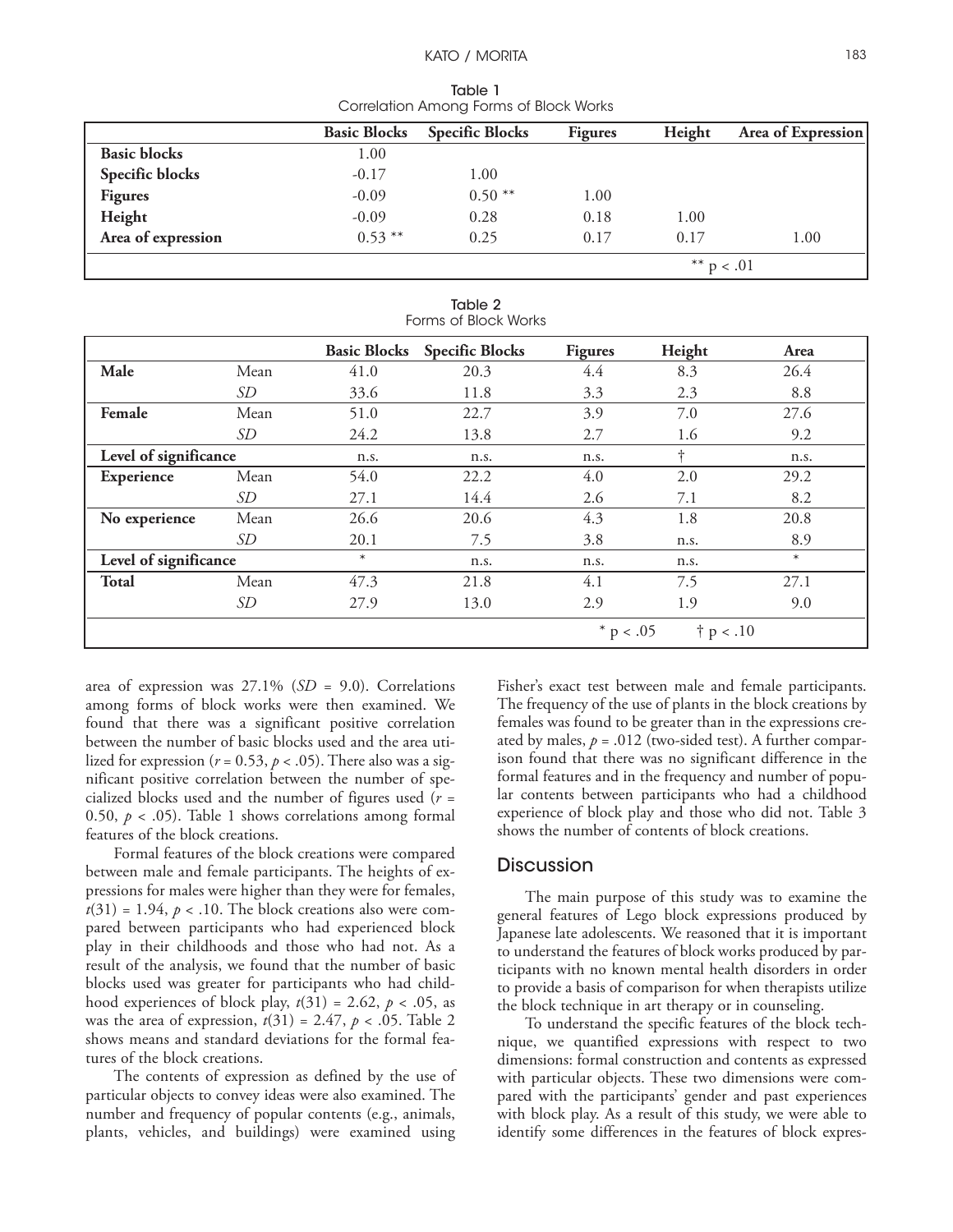|                       |            | <b>Animals</b> |               |                | <b>Plants</b> |             | <b>Vehicles</b> |         | <b>Buildings</b> |  |
|-----------------------|------------|----------------|---------------|----------------|---------------|-------------|-----------------|---------|------------------|--|
|                       |            | Number         | $\frac{0}{0}$ | Number         | $\frac{0}{0}$ | Number      | $\%$            | Number  | $\frac{0}{0}$    |  |
| Male                  | Appear     | 7              | 58            | 8              | 67            |             | 58              | 7       | 58               |  |
|                       | Not appear | 5              | 42            | 4              | 33            |             | 42              | 5       | 42               |  |
| Female                | Appear     | 10             | 48            | 21             | 100           | 10          | 48              | 17      | 81               |  |
|                       | Not appear | 11             | 52            | $\overline{0}$ | $\theta$      | 11          | 52              | 4       | 19               |  |
| Level of significance |            |                | n.s.          |                | $\ast$        |             | n.s.            |         | n.s.             |  |
| Experience            | Appear     | 12             | 48            | 21             | 84            | 12          | 48              | 18      | 72               |  |
|                       | Not appear | 13             | 52            | 4              | 16            | 13          | 52              | 7       | 28               |  |
| No experience         | Appear     | 5              | 62            | 8              | 100           | 5           | 62              | $\circ$ | 75               |  |
|                       | Not appear | 3              | 38            | $\theta$       | $\Omega$      | 3           | 38              | 2       | 25               |  |
| Level of significance |            |                | n.s.          |                | n.s.          |             | n.s.            |         | n.s.             |  |
| <b>Total</b>          | Appear     | 17             | 52            | 29             | 88            | 17          | 52              | 24      | 73               |  |
|                       | Not appear | 16             | 48            | $\overline{4}$ | 12            | 16          | 48              | 9       | 27               |  |
|                       |            |                |               |                |               | * $p < .05$ |                 |         |                  |  |

Table 3 Number and Rate of Contents of Block Works

sions between males and females, as well as between those with and without past experience with block play.

There was a significant positive correlation between the number of basic blocks utilized and the total area used for expression. Participants who used a large number of blocks also used a large area. In studies of the collage technique, the number of pieces and the area of expression found significant relationships to participants' personalities (Sato, 2002) and other psychological features such as adaptability to school (Kato, 2005). This research suggests that the number of blocks and area of expression may be important factors that can be used to assess for personality or other psychological aspects of expression.

We found a positive correlation between the number of specialized blocks and the number of figures used in the block creations. Participants who used a large number of specific blocks also used an abundance of figures. Basic blocks are brick-shaped and simple; by comparison, specialized blocks and figures have several shapes, which makes it possible to produce more creative and active works using these items.

In addition, the base plate is an important material or feature of this technique. Participants were allowed to express anything they desired on the plastic plates, and each 25 cm x 25 cm square was considered to be of adequate size. The plate maintained and held the expression, and functioned much the same as the frame for the sandplay technique, or the paper for the collage technique.

We compared features of block works with respect to gender and past experience with block play. As noted above, the heights of expressions were greater in the creations made by male participants than in the creations made by females. One hypothesis for this result is that male participants experienced an increase of vigor or activity as a direct result of the block play. Kato's (2006b) study found that male participants' POMS scores on the Vigor-Activity scale increased significantly after using the block tech-

nique, regardless of past experience with block play. His result supports the hypothesis above. Additionally, the number of basic blocks used and the area utilized for expression were greater in the participants who had experienced block play in their childhoods. Participants who experienced block play in their childhoods may be more comfortable with expressing things with blocks. However, as was found in this study, though experience is an important factor concerning richness of expression, participants who had no past block play experience also could express themselves using the blocks, and their expressions had great individuality. Thus, although experience is one of the important factors regarding creative works, participants with no prior experiences with block play can still express what they wish using blocks. Accordingly, we can introduce this technique to many of our clients.

With respect to the contents of the block creations, we focused on the presence of animals, plants, vehicles, and buildings. In this study, a majority of participants utilized these pieces in their expressions. Sugiura (1993) examined the features of collage works of Japanese participants and found that animals, plants, vehicles, buildings, and the like are key components. In our study, the percentage of plants was higher in expressions by female participants than those by male participants. Sugiura similarly found that the percentage of plants was high in collage works made by female subjects. Sugiura reasoned that flowers may be considered a symbol of femininity and trees may be interpreted as symbolizing nurturance or vitality. Expression of plants such as flowers and trees in the block creations of Japanese adults or adolescents may offer the same association with femininity as in collage works.

In the present study, we identified general features of block expression along the dimensions of formal features and contents. Although results of this study can be used to indicate predictable features of block creations made by participants with no known mental health disorders, we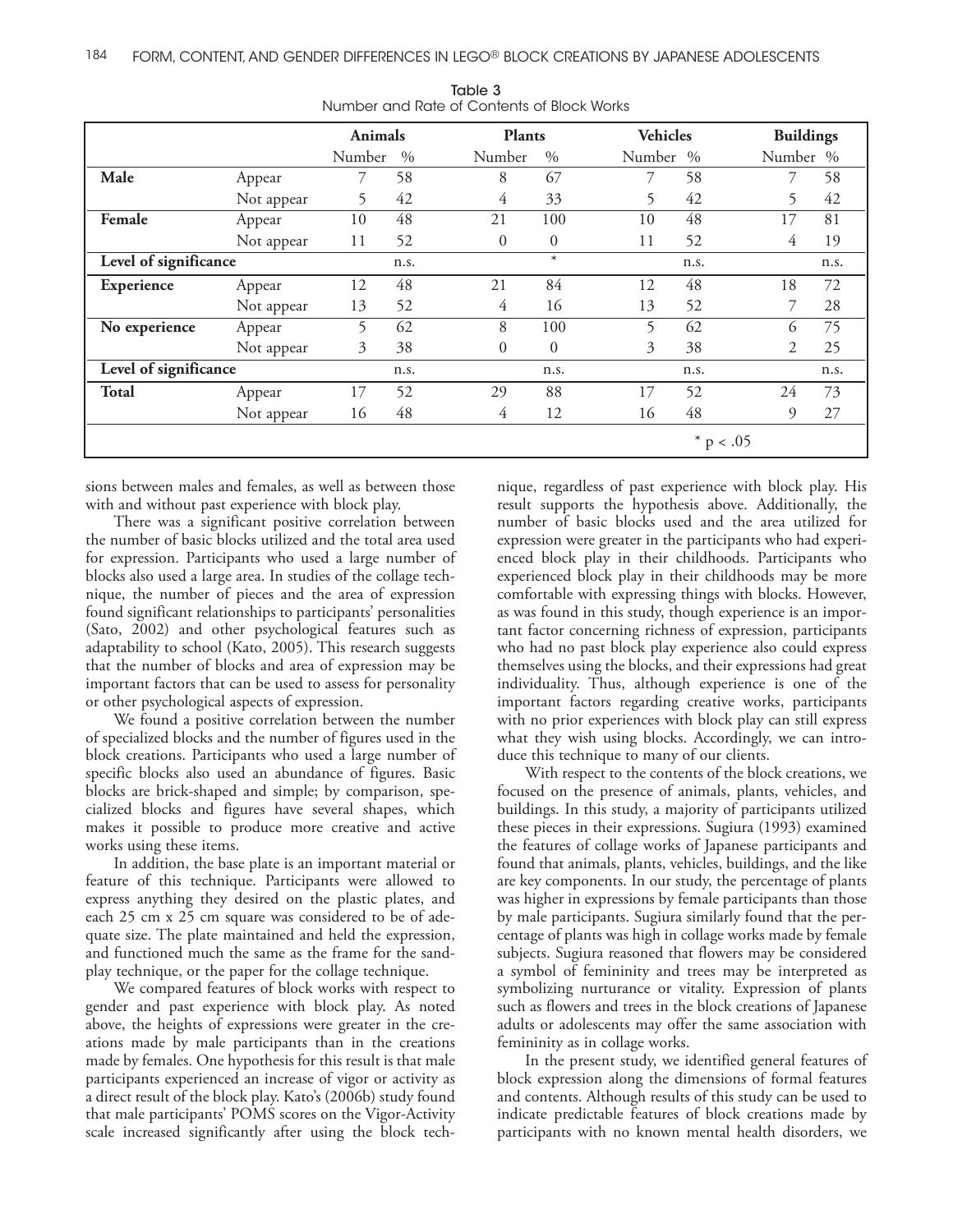

have to acknowledge that this study includes some limitations of internal and external validity. First, the sample in this study was comprised from data obtained with two conditions. Some of the participants created the block expressions individually in separate rooms and others made their creations in a clinical psychology class. Second, the total sample is small in this study. We have to carefully qualify the results of this study in consideration of these points.

#### Examples of Block Expressions

To further an understanding of the features of block creations, we include two examples in this report. Both were made by participants who played with blocks during childhood. Figure 1 was created by a 24-year-old female participant and Figure 2 was created by a 23-year-old male participant. As compared to the mean number of blocks used by participants in this study (47.3), the creations shown in Figure 1 and Figure 2 include a large number of basic blocks (63 and 61, respectively). Both examples also show a slightly larger area of expression (32.2% in Figure 1 and 28.5% in Figure 2) in comparison to the mean (27.1%). These examples support the finding that the number of basic blocks used and the total area utilized for expression are higher for participants who had past experiences with blocks.

In this study, we also indicated that plants are used more frequently in creations made by female participants than in those made by males. Figure 1 includes many flowers, which is a frequent feature of block creations made by female participants. In addition, both participants used a large number of specialized blocks and figures. They were able to use these materials to express their own imaginations and originality.

Although these two examples include similar items such as people, cars, and houses, by comparison, the theme of each block creation is entirely different. The title of Figure 1 is "Daily Life," and depicts a very peaceful and quiet scene. The scene shows a house and a yard that is decorated with colorful flowers and a tree. Two figures are in the scene: a male and a female. The female is tending the garden and the male is driving home. This work expresses



Figure 1 **Figure 2** Figure 2

the daily life of young couples. The title of Figure 2 is "The Gang" and, according to the creator's verbal description, depicts an active, thrilling world. A sturdy house is built on a corner of the plate and some gangsters are in front of it. There is a car with three other gangsters inside, returning to their safe house; the other gangsters are welcoming them home.

### Conclusion

In this study, the features of Lego block expressions, especially their forms and contents, were examined and compared with respect to gender and past experiences with playing with blocks. We examined some general features of block works made by Japanese late adolescents and found differences in expression between males and females, as well as among participants who had different levels of past experience playing with blocks. We concluded that this study supports the value of Lego blocks as a useful material for art therapy.

In future research, we believe that it would be important to examine features of block creations with respect to psychological factors such as personality. An examination of the developmental stages present in the works or a comparison of data obtained from a normative sample and data from a clinical group also may prove useful in understanding the value of this technique. In addition, the projective use of Lego blocks is a constructive technique that allows for creating three-dimensional works. Because there is little research on the effects of working in three dimensions, further research on the technique would contribute to understanding its potential for being added to the rep er toire of clinical tools for use in fields such as art therapy and play therapy.

#### References

Imagawa, M., Ohnishi, M., Yamaguchi, N., & Nakai, H. (1985). Block composition by schizophrenic patients after conventional psychotherapy sessions and its significance. *Japanese Bulletin of Arts Therapy, 16*(1), 41–46.